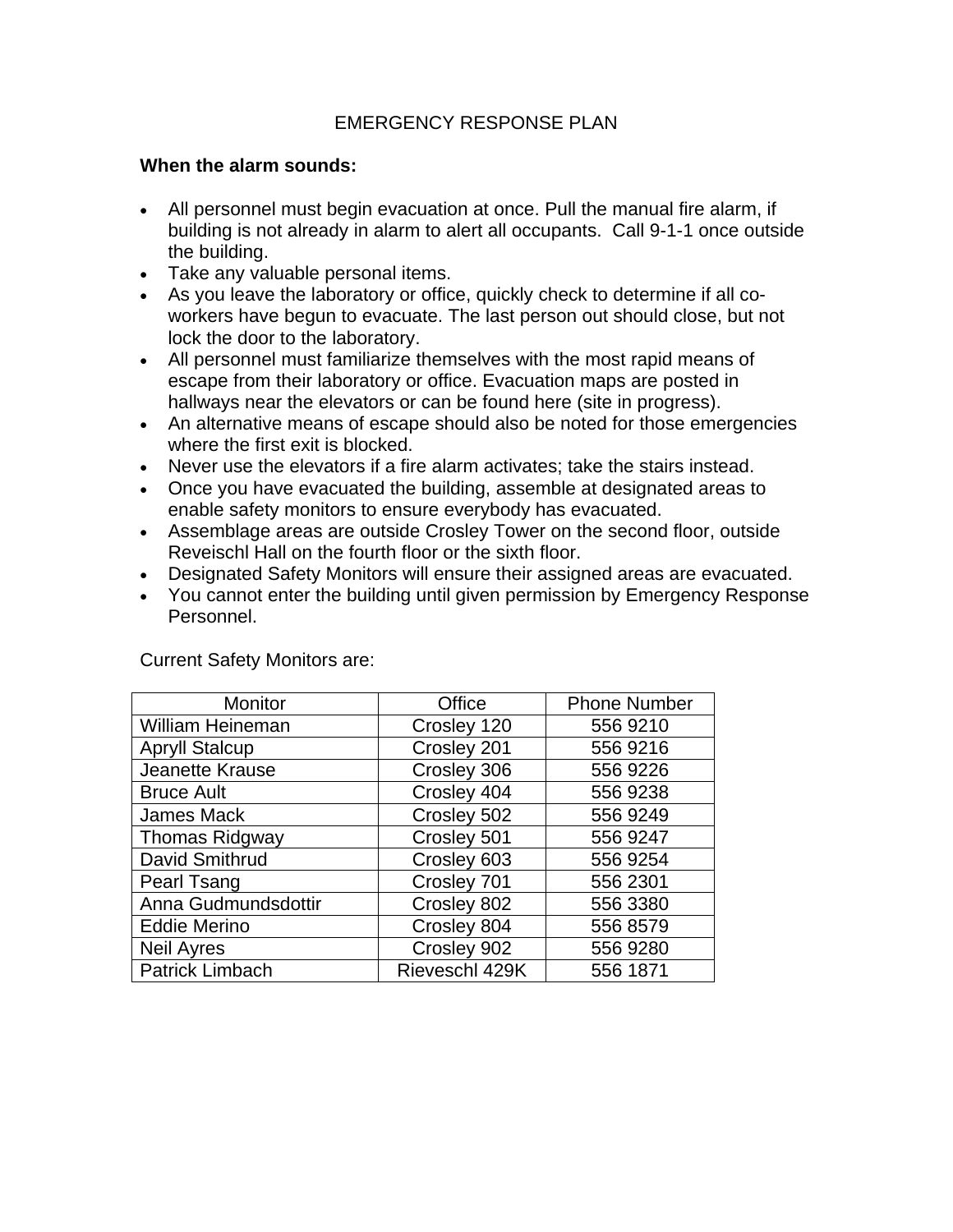# **A. Fire Emergency:**

Controllable Fire

- Pull the manual fire alarm, if building is not already in alarm to alert all occupants. Call 9-1-1 once outside the building.
- Notify everyone in the immediate area of the danger.
- Non-essential personnel should evacuate the area.
- You may fight the fire yourself if:

a) You have been trained in the use of fire extinguishers,

b) the fire is small (size of a wastebasket) and confined to a specific area (such as a fume hood),

c) you are reasonably certain that the fumes that are generated are not toxic d) you have a clear means of escape if the fire proves to be out of your control.

- Never turn your back on a fire even if you believe it to be extinguished.
- Report the fire to the floor's Safety Monitor and UC Fire Prevention (556- 4992) even if extinguished.

Uncontrollable Fire

- Notify everyone in the immediate area of the danger.
- Pull the manual fire alarm, if building is not already in alarm to alert all occupants.Call 9-1-1 once outside the building.
- Evacuate the area
- Close doors and windows if possible
- Evacuate the building and go to an assembly area.

# **B. Persons with Disabilities (Fire)**

Public Safety guidelines permit individuals with disabilities the option of staying in the building during an emergency situation if they are non-ambulatory, or where elevator assistance is essential for their evacuation, and they are located either above or below the ground floor. A non disabled person should stay with the disabled to assist if necessary. Detailed instructions are available by visiting University of Cincinnati Fire Prevention's website at

[http://www.uc.edu/techserv/fireprev.htm.](http://www.uc.edu/techserv/fireprev.htm) The individual, or a person designated to be with them should:

- If on ground floor, exit the building as usual.
- If above, or below ground, seek a safe place- preferably a designated area of refuge (none are currently located in Logan Hall), or a room with an exterior window, a telephone, and a solid door.
- Telephone Emergency Dispatch (9-1-1) and advise them you are a person with a physical disability. Give your exact location – Building, Floor and Room number and the number of the phone number you are calling from.
- The Fire Department will determine if evacuation of these occupants is necessary.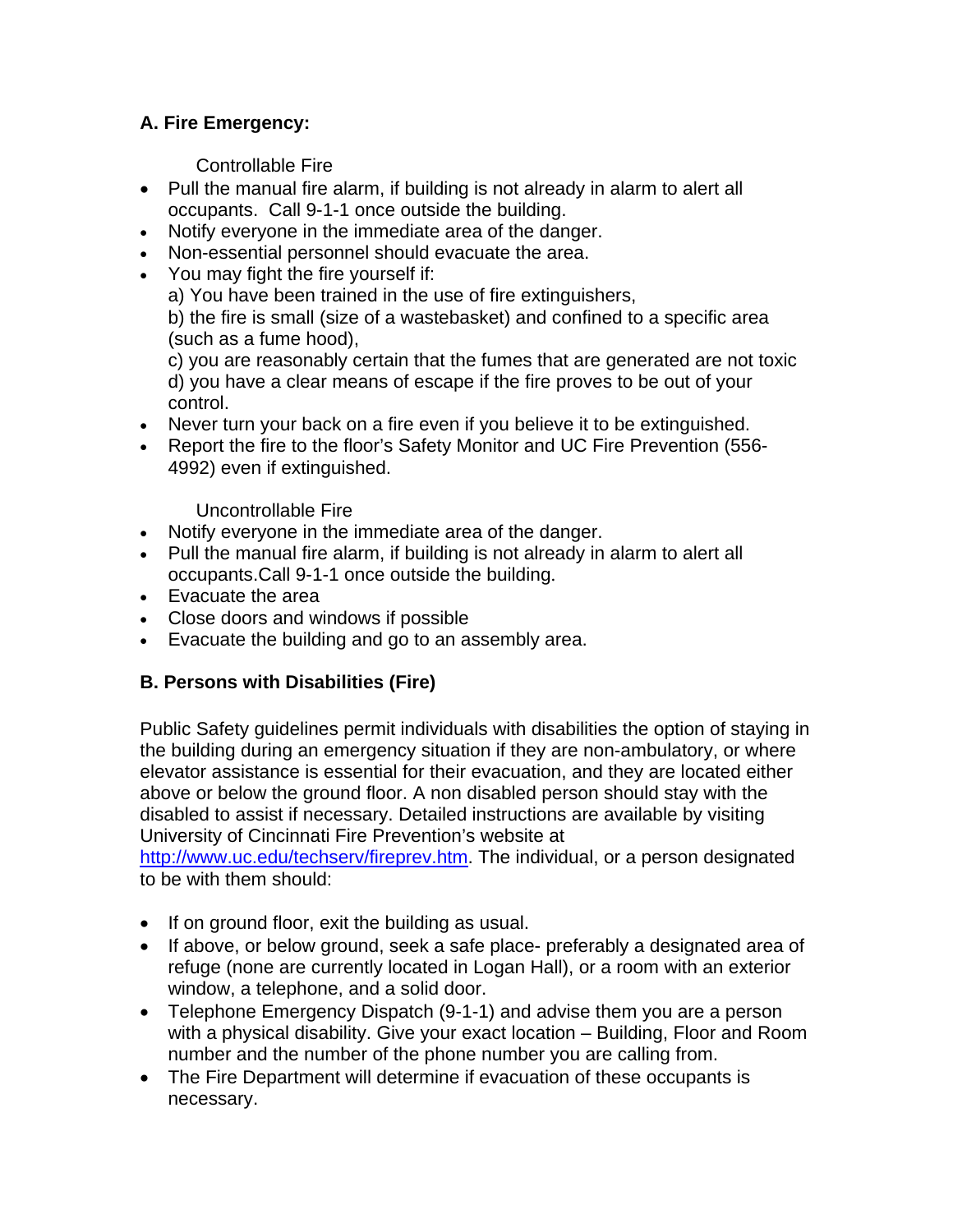### **C. Chemical Release**

Controllable Chemical Release without Injury or Illness

- Stop the release of chemicals if possible and safe to do so.
- For flammable material, disconnect all ignition sources.
- Notify all personnel in the immediate area of the danger.
- Evacuate all non-essential personnel.
- Once the chemicals are contained, perform appropriate clean-up procedures.
- Clean-up procedures should follow instructions on appropriate kits and in accordance with Material Safety Data Sheets.
	- a) Appropriate protective gear needs to be worn.
	- b) For flammable liquids, Flammable solvents may be absorbed with dry absorbents, such as commercially available universal spill control products, vermiculite or sand. Use spark-free utensils to pick-up the waste.
	- c) For toxic liquids, spill control and clean-up, various dry absorbents may be used. These include commercially available universal spill control products, vermiculite and sand. Waste material must be bagged and tagged for disposal. Store waste in a ventilated area.
	- d) For corrosive liquids:
		- a. Small acid spills can be neutralized by applying sodium bicarbonate or a similar weak base, and allowing reaction to occur. The neutralized material can then be swept up and disposed via regular waste disposal or through the sewage system, if the quantity is not large.
		- b. Small caustic spills can be neutralized by the addition of citric acid, or other similar weak acid. The reacted material can then be swept up and disposed of via regular waste collection or the sewage system, if the quantities are not large.
		- c. Dry absorbents may also be used on either acidic or basic spills. Materials suitable for use as absorbents include commercially available spill control products, vermiculite, and sand.
		- d. Hydrofluoric acid spills require special spill control products. Do not use sand or vermiculite. Follow specific guidelines in the Material Safety Data Sheet.
	- e) For solid chemicals:
		- a. Nontoxic solids can be swept up (avoiding breathing dust) and disposed of in a waste container.
		- b. Oxidizers must not contact paper, e.g., trash cans.
		- c. Toxic or reactive solids must be handled carefully and in accordance with instructions given in Safety Data Sheets.
		- d. Small mercury spills can be collected using a vacuum device or gathered using an amalgamating powder, e.g., sulfur. The waste needs to be tagged for disposal. Large mercury spills require a Mercury Vacuum Cleaner.
	- f) The waste material needs to be disposed of properly.